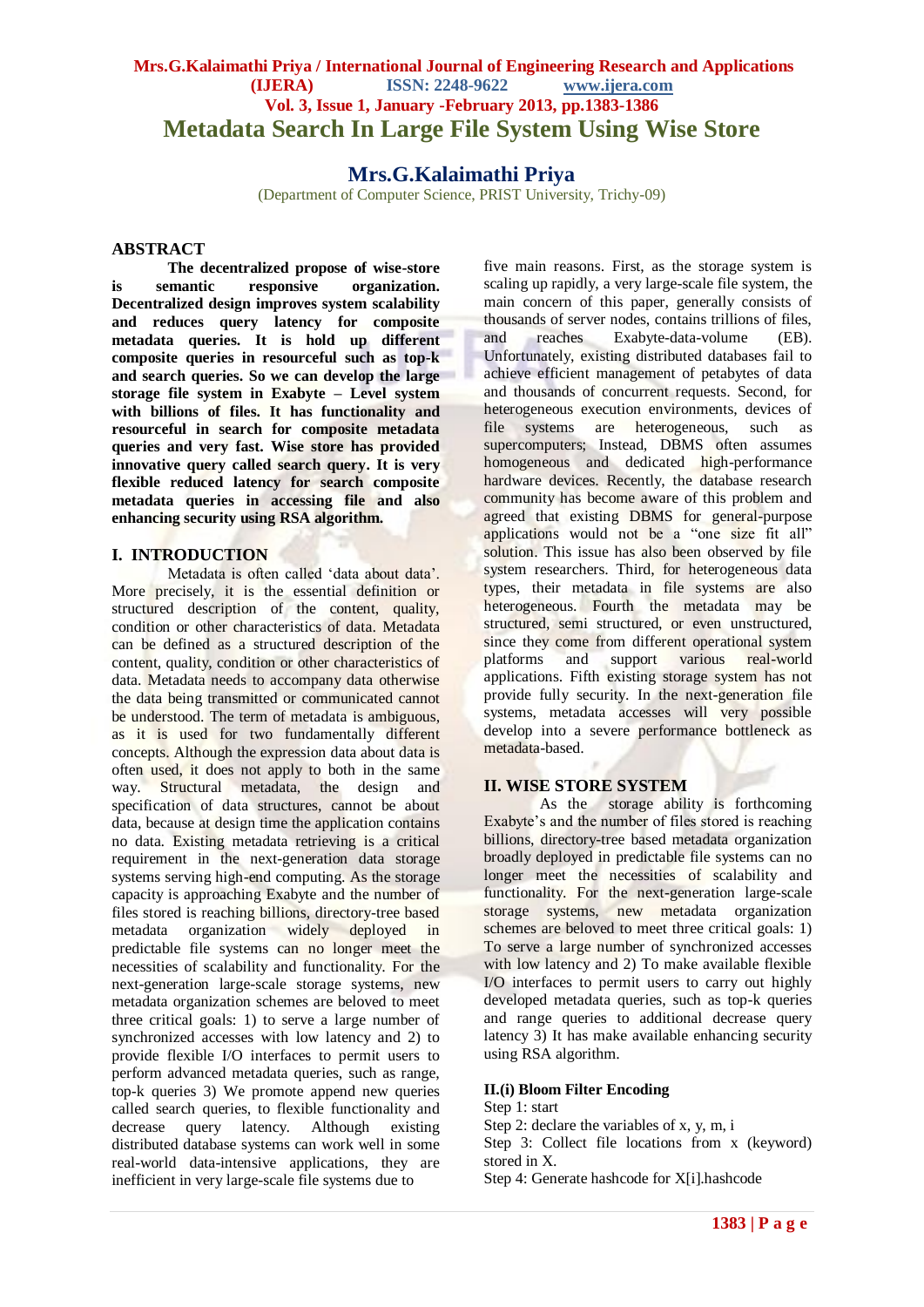#### **Mrs.G.Kalaimathi Priya / International Journal of Engineering Research and Applications (IJERA) ISSN: 2248-9622 www.ijera.com**

**Vol. 3, Issue 1, January -February 2013, pp.1383-1386** Step 5: Store the all hash code in m bit Array position. BF (m) <=X[i].hashcode Step 6: Transfer the Bf (m) to next keyword(y) server port. Step 7: Execute && (intersection) or  $\parallel$  (union) on the received BF with the server (Y). Step 8: Send X && y or  $X \parallel y$  to client port. Step 9: Stop

#### **II.(ii) RSA algorithm (i) For public data:**

- 1. get X(i) from the X.
- 2. RSA take X(i) and key.
- 3. It produce the hashcode.

4. Store the hashcode in Bloom Filter array position.

### $BF(m)=h s(x)$

5. it continue till last element reached.

 **(ii)For private data:** 1. get  $Y(i)$  from the Y.

- 2. RSA take  $Y(i)$  and key.
- 3. It produce the hashcode.  $Y(i)$ +key=>hs(y)
- 4. Store the hashcode in Bloom Filter array position.

 $BF(m)=h<sub>S</sub>(y)$ 

5. it continue till last element reached.

System Initialization Semantic Grouping Construct R-Tree Top-k query **Index Units** Range query **Reculte** Storage Units User Point query Search query  **Fig 1**

Wise store has provided innovative query called search query. It is very flexible reduced latency for search composite metadata queries in accessing files. This query is used to investigate partially name of file or interrelated name of files. So we can find without doubt of metadata that corresponding file name. Alternatively, the semantic grouping can also progress system scalability and avoid access bottlenecks and single-point failures since it renders the metadata organization fully decentralized whereby most operations, such as insertion/deletion and queries, can be executed within a given group. Provide the synchronized access with low latency. To make available flexible I/O interfaces to permit users to carry out superior metadata queries, such as range and top-k queries, to promote decrease query latency, It support search query concept and we can be relevant the security system in this idea.

A semantic R- consists of index units (i.e., nonleaf nodes) containing location and mapping information and storage units (i.e., leaf nodes) containing file metadata, both of which are hosted on a collection of storage servers. User send the query to the R-Tree in various types such as point, Range, top-k, Condition. After processing the query in semantic R-Tree then final result send to client machine.

 $X(i)$ +key=>hs(x)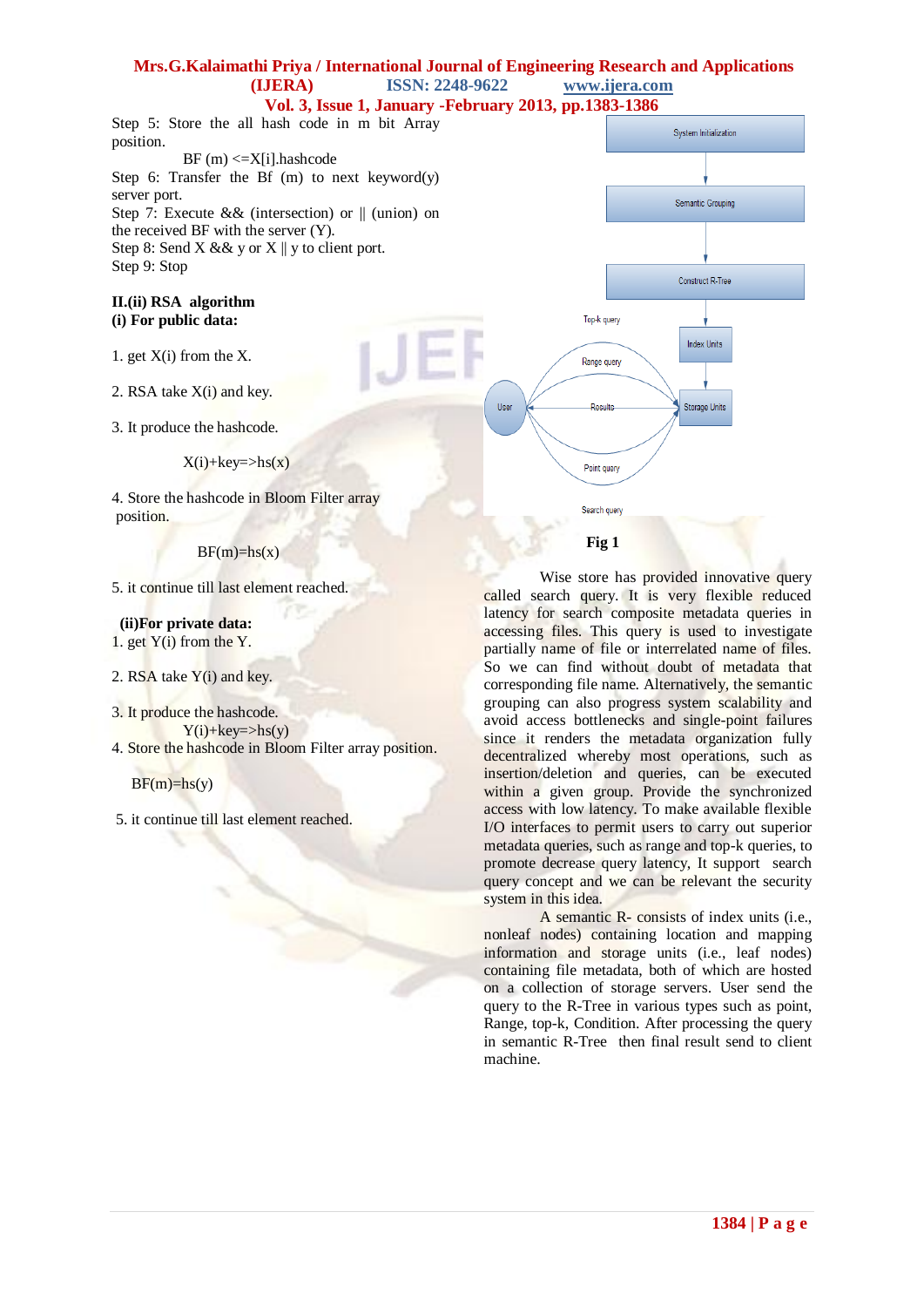# **Mrs.G.Kalaimathi Priya / International Journal of Engineering Research and Applications (IJERA) ISSN: 2248-9622 www.ijera.com Vol. 3, Issue 1, January -February 2013, pp.1383-1386**

## **IV. DATA FLOW DIAGRAM**

 **Fig 2**

In system initialization development are formed index unit and storage unit depending upon the transient parameters values, index unit containing location and mapping information, storage units (i.e., leaf nodes) containing file metadata, both of which are hosted on a collection of storage servers then semantic grouping is performed in grouping of metadata by given attribute value.

Then Semantic R-Tree construct the User send the query to the R-Tree in various types composite queries such as point, Range ,top-k, and search query After processing the multi queries in semantic R-Tree then provide final result send to client machine.

## **V. NODE CREATION**

Our system generates the collection of storage units and index units by given the values. In this module first construct the storage unit and index unit by benevolent the specify information of node such as node name, node ipaddress and node port no.



## **VI. CONSTRUCTION OF R-TREE**

A semantic R- consists of index units (i.e., nonleaf nodes) containing location and mapping information and storage units (i.e., leaf nodes) containing file metadata, together which are hosted on a collection of storage servers. One or more R- trees may be used to represent the equivalent set of metadata to correspondent query patterns effectively. Wise Store supports composite queries as well as range, top-k queries, and search query in adding together to simple point query.

Wise Store that provides multiuser services for users while organizes metadata to enhance system performance by using decentralized semantic R-tree structures. Each metadata server is a leaf node in our semantic R-tree and can also potentially hold multiple nonlife nodes of the R-tree. We refer to the semantic R-tree leaf nodes as storage units and the non leaf nodes as index units.



## **VII. USER QUERY PROCESSING**

Wise Store supports flexible multi-query services for users and these queries follow similar query path. In all-purpose, users initially send a query request to a randomly chosen server that is also represented as storage unit that is a leaf node of semantic R-tree. The chosen storage unit, also called *home* unit for the request, then retrieves semantic Rtree nodes by using an on-line multicast-based or off-line pre-computation approach to locating a query request to its associated R-tree node. After